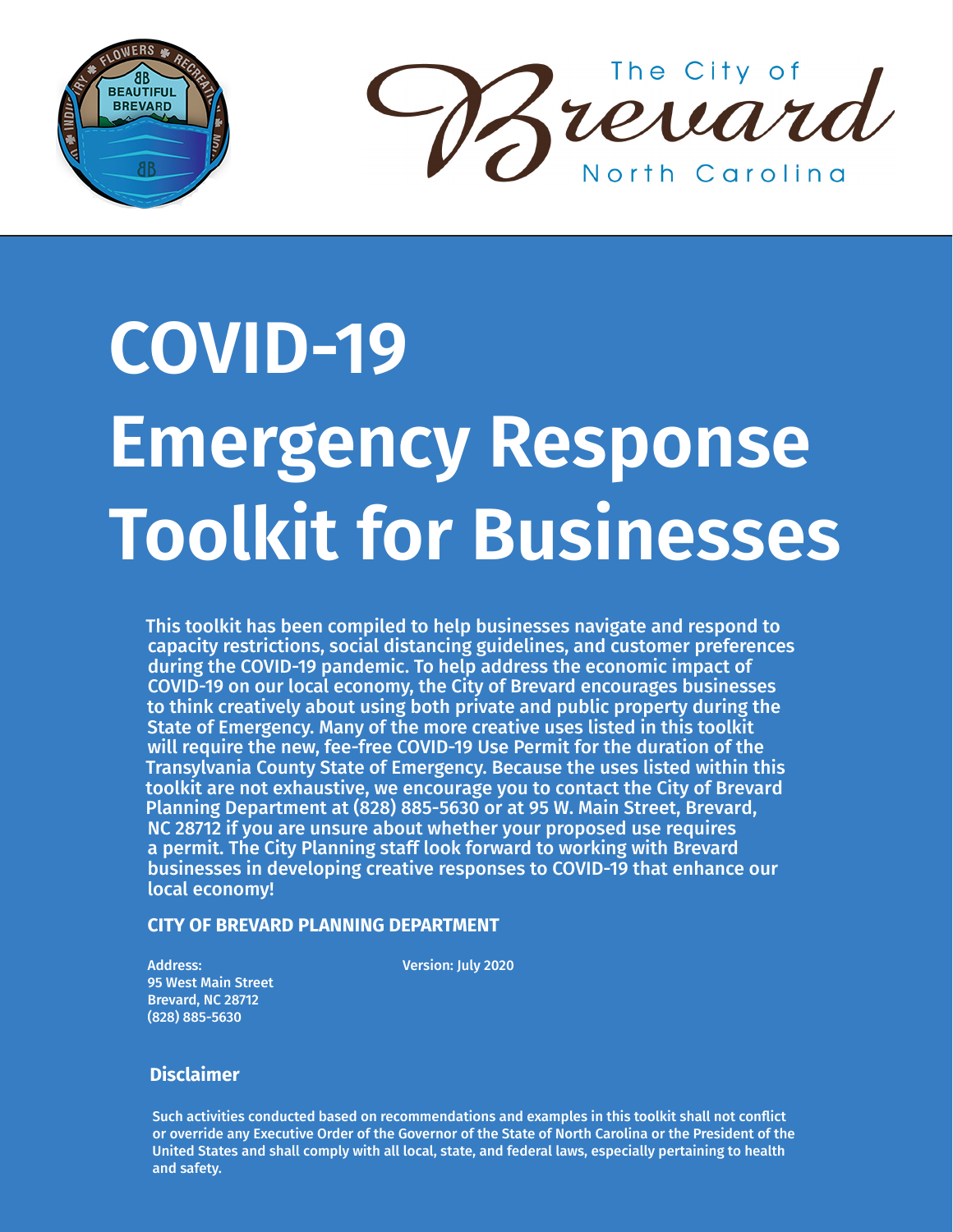## TRANSYLVANIA COUNTY STATE OF EMERGENCY

Transylvania County declared a State of Emergency on March 20, 2020. Both the City of Brevard and the Town of Rosman assented to the action. As part of this declaration, the Transylvania County Emergency Operations Plan is in full force and in effect until the Emergency Declaration is rescinded. During the State of Emergency, the City Manager is allowed to ensure that policies and procedures are issued and enforced as needed to provide for optimum protection of public health and safety within the jurisdiction.

## **CONTENTS**

| <b>WHAT CAN I DO WITHOUT A PERMIT?</b>                     | $\overline{\mathbf{3}}$ |
|------------------------------------------------------------|-------------------------|
| <b>USING CITY SIDEWALKS</b>                                | $\overline{\mathbf{3}}$ |
| <b>CURBSIDE PICKUP AREAS</b>                               | 4                       |
| <b>PUBLIC DINING AREAS</b>                                 | 4                       |
| <b>LIGHTING</b>                                            | 4                       |
| <b>COVID-19 USE PERMITS</b>                                | 4                       |
| <b>EXAMPLES OF USES THAT REQUIRE A COVID-19 USE PERMIT</b> | 5                       |
| <b>USING PRIVATE PROPERTY</b>                              | 5                       |
| USING CITY SIDEWALKS AND PUBLIC OUTDOOR SPACES             | 5                       |
| <b>SERVING ALCOHOL OUTSIDE</b>                             | 6                       |
| <b>TEMPORARY STRUCTURES AND TENTS</b>                      | 6                       |
| <b>SIGNS</b>                                               | 6                       |
| <b>CLOSING STREETS</b>                                     | 7                       |
| <b>APPLYING FOR A COVID-19 USE PERMIT</b>                  | 7                       |
| <b>GENERAL REQUIREMENTS</b>                                | 8                       |
| <b>COVID-19 USE PERMIT APPLICATION</b>                     | 9                       |
| <b>ADDITIONAL RESOURCES</b>                                | 11                      |



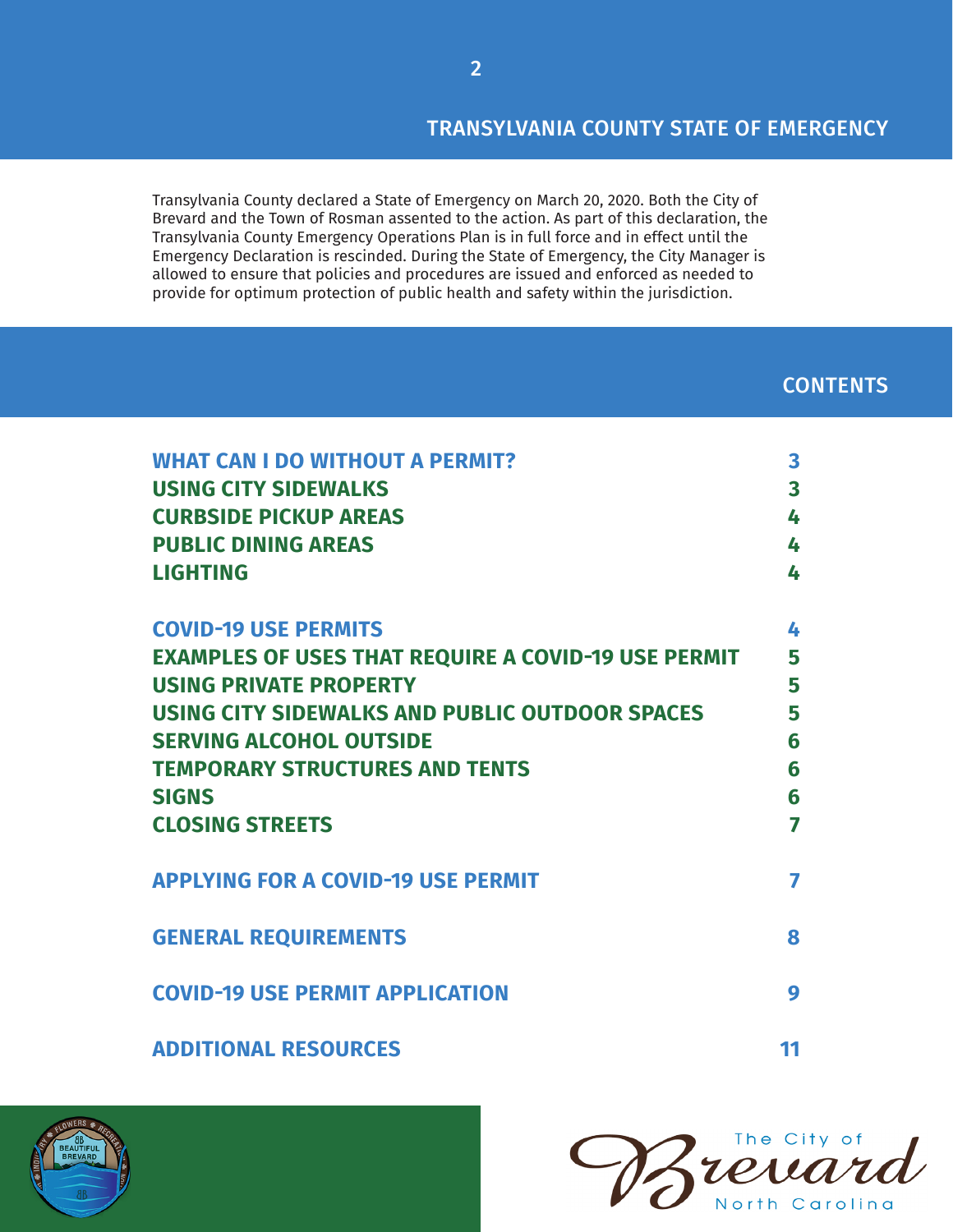## <span id="page-2-0"></span>**Using City Sidewalks**

Businesses that front on and abut a city sidewalk may display and sell goods, wares, and merchandise from the sidewalk without a permit if they meet the following requirements:

- The following amounts of sidewalk area are permitted to be used without a permit:
	- On sidewalks  $\geq 12$  feet in width, excluding the curb, the maximum distance shall be 36 inches.
	- On sidewalks ≥ 7 and < 12 feet in width, excluding the curb, the maximum distance shall be 24 inches.
	- On sidewalks < 7 feet in width, excluding the curb, no items shall be placed on the sidewalks or streets.
- The authority for merchants to sell from city sidewalks without a permit does not extend to city streets, and is limited to those sidewalk areas immediately abutting their own property.
- Items may include, but are not limited to, merchandise, display cases, and dining furniture. Without a permit, all items must be removed from public sidewalks at the end of every business day.
- Dining furniture and outdoor seating requirements:
	- Must be placed adjacent to the wall(s) of the business.
	- No portion of any table or chair may protrude beyond the allowed space.
	- Tables and chairs may not obstruct access to building entrances and exits.
	- Merchants with sidewalk dining areas are responsible for cleanliness and are subject to all applicable Health Department regulations. This may mean placing a trash can by tables if there is not a public one nearby.
	- Umbrellas over tables are permissible but must provide a clearance of a minimum of 78 inches from the lowest point of their canopy.
	- Advertising messages may not be displayed from tables, chairs, or umbrellas.

If you would like to use more space than allotted, including use of the bricked area of the sidewalk, or if you would like to keep items out when the business is closed, you must apply for a COVID-19 Use Permit.



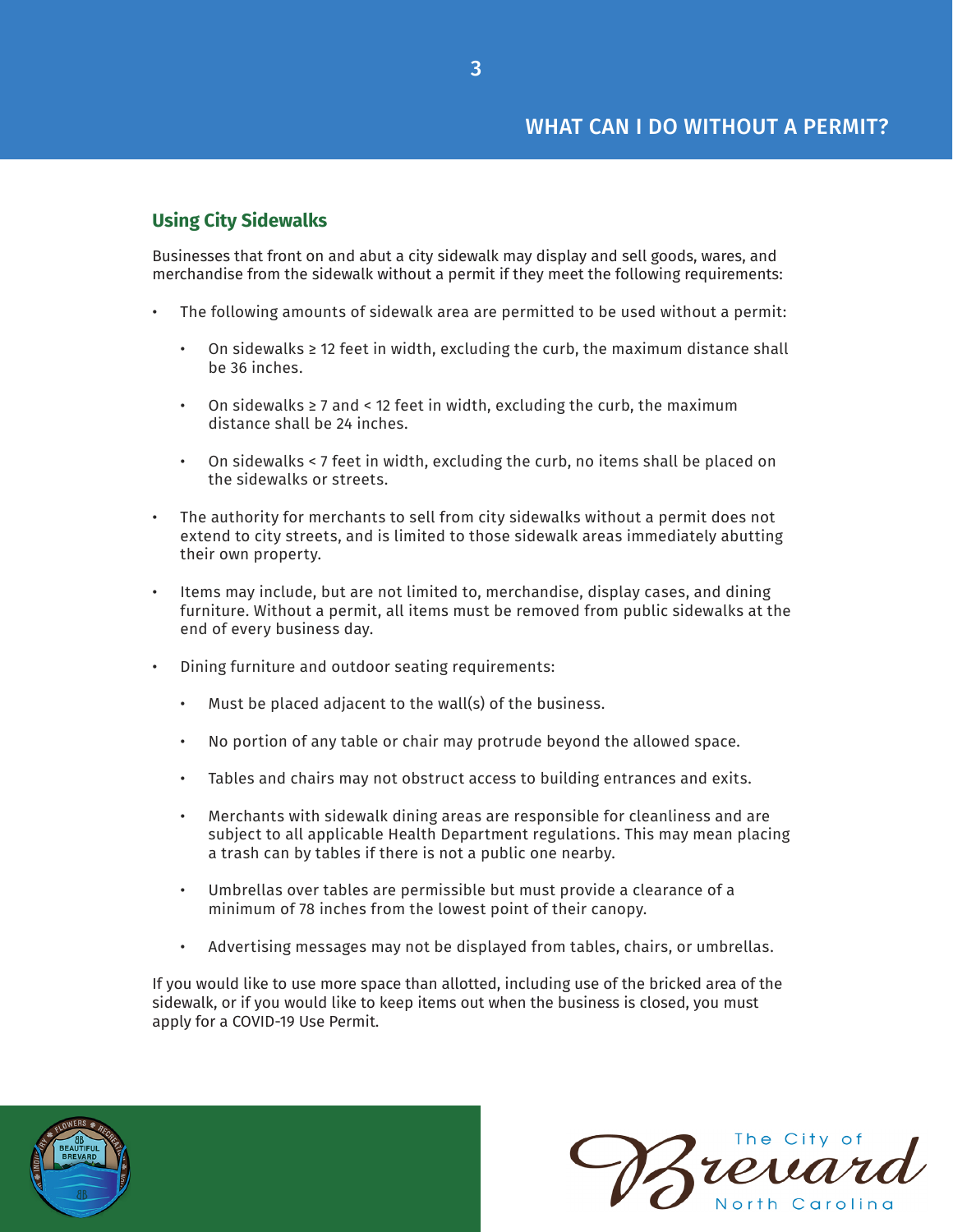## <span id="page-3-0"></span>**Curbside Pickup Areas**

Curbside pickup areas are currently being evaluated by the Downtown Master Plan Committee. In the coming weeks, the City will announce the process and plan for placing curbside pickup signs throughout the downtown. Please keep an eye out for more information coming soon.

## **Public Dining Areas**

There are several locations throughout downtown with public chairs and tables. Feel free to direct take-out customers to those areas. Restaurants may not use the public furniture to serve alcohol.

## **Lighting**

- Decorative lights, such as non-moving, holiday string lights are permitted by right.
- Lighting installed on private property for outdoor uses shall be installed to prevent light spillage to adjacent properties or roadways.
- Flickering, rotating, flashing, or search lights are prohibited.

# COVID-19 USE PERMITS

The City has created a new permit, without an application fee, for special events and temporary uses during the pandemic. For the duration of the State of Emergency, the COVID-19 Use Permit will replace Special Event and Temporary Use Permits when applicable. The permit encompasses temporary uses on both public and private property.

COVID-19 uses may be permitted for a period of no more than 90 days. After the initial 90 days, permits can be renewed throughout the duration of the State of Emergency. Once the State of Emergency is recalled, temporary uses must be removed within 1 week.

In the consideration of any temporary use, structure, or special event, the administrator shall have broad discretion to impose such conditions as may be necessary to protect the health, safety, and welfare of the public. The administrator shall have the right to require smaller dimensions based upon factors such as, but not limited to, pedestrian and vehicular safety and adequate sight distances. The administrator will also consider the most up-to-date social distancing and health guidelines when approving permit applications.



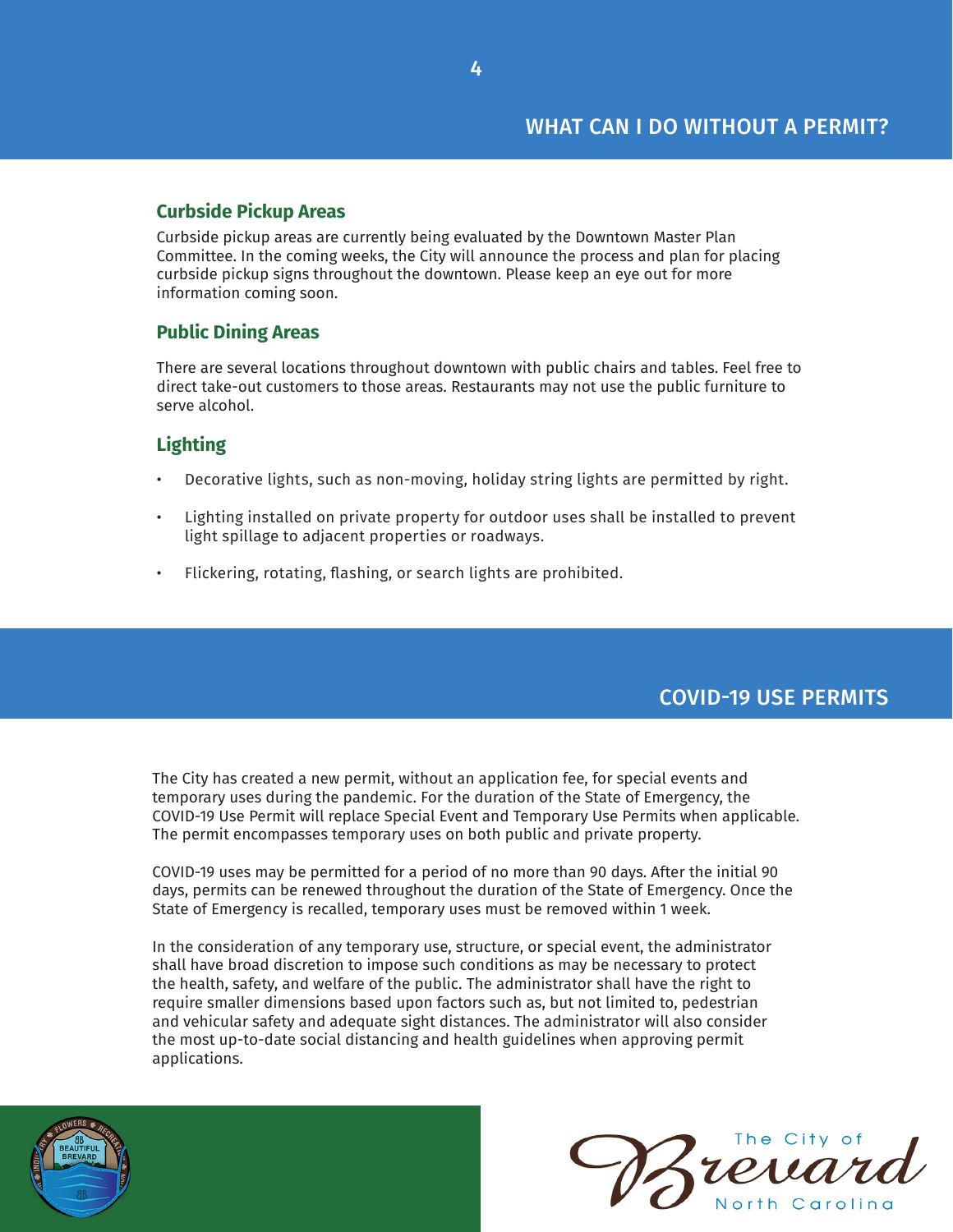## <span id="page-4-0"></span>**Examples of Temporary Uses that Require a COVID-19 Use Permit**

- Special event on private property
- Special event on public property (park, greenway, or similar)
- Musical events
- Temporary structures and tents on public or private property
- Street closures
- Public alley closure (when using a public alley for private use)
- Public sidewalk closure (when using more than the sidewalk allotments by right)
- Public parking space closure
- Serving alcohol on public property

In addition to the specific special events and temporary uses listed above, the administrator may, at his or her discretion, issue a permit for other temporary uses. We encourage businesses to be creative and contact the Planning Department with ideas.

## **Using Private Property**

With a permit, businesses may use private parking lots that serve the business for temporary uses, structures, and special events. The use must have the same hours of operation as the business.

The proposed use shall be situated at least 10 feet from all property lines and any road right-of-way. It shall not encroach onto any street, sidewalk, or travel way, and shall not obstruct any loading zone or handicapped parking spaces. Businesses may only obstruct travel ways within parking lots if the proposed use does not hinder the flow of traffic or endanger the safety of motorists or pedestrians. The space to be used for special events and temporary uses shall be clearly delineated and separated from areas of active vehicle operation.

## **Using City Sidewalks and Public Outdoor Spaces**

Businesses, which front or abut city sidewalks, that would like to use more of the public sidewalks than is allowed without a permit, must submit a COVID-19 Use Permit application. Examples requiring a permit include:

- Using more space than allotted adjacent to the building
- Using the bricked area of the sidewalk
- Keeping items out when the business is closed
- Using public alleys

In no event shall any merchant be permitted to fully obstruct a city sidewalk.

If you would like to use a public park or greenspace for a specific event for your business due to capacity restrictions, such as a workshop or a different type of special event, please contact the Planning Department at (828) 885-5630 or at 95 W. Main Street, Brevard, NC 28712.



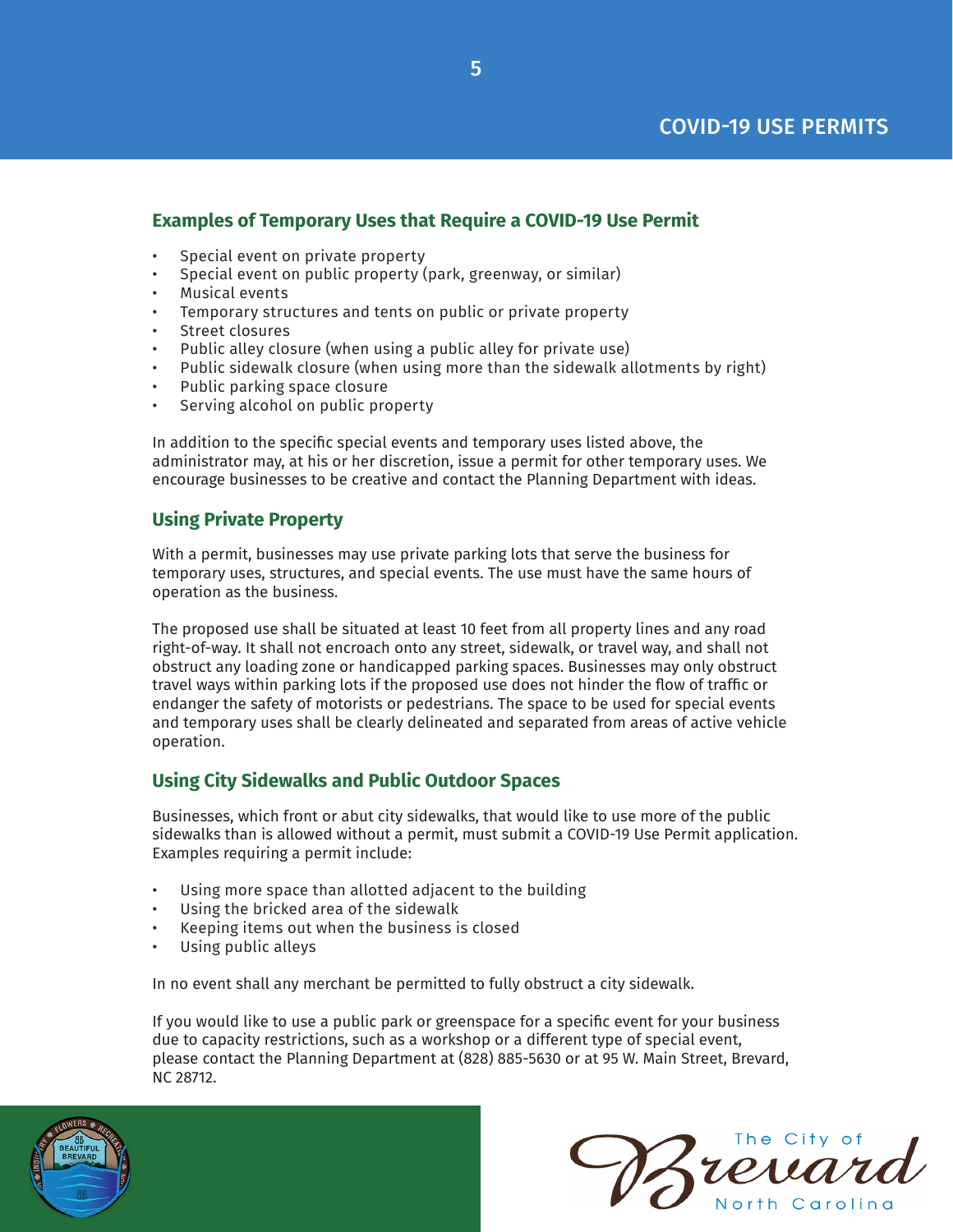## <span id="page-5-0"></span>**Serving Alcohol Outside**

**All businesses serving alcohol must first abide by the restrictions of current NC Executive Orders (Phases 1, 2, 3, etc.). Businesses serving alcohol must be permitted with the North Carolina Alcoholic Beverage Control (ABC) Commission. If you have questions, contact the Brevard Police Department at 828-883-2212 or at 114 W. Jordan Street, Brevard, NC 28712.**

Any sale of alcoholic beverages in an outdoor temporarily-designated area on public property, requires a COVID-19 Use Permit from the City, signed off by the Police Department. The permit is only valid for the designated area. Please contact the Police Department for guidelines on extending your premises to an outdoor temporarily-designated area for serving alcohol.

The COVID-19 Use Permit holder shall be solely responsible for assuring compliance with all applicable laws of the City of Brevard and the State of North Carolina pertaining to the sales and consumption of alcoholic beverages. Permit holders who demonstrate failure to assure compliance with such laws shall be subject to immediate permit revocation, and may be subject to such civil and criminal penalties as set forth in Brevard City Code and the North Carolina General Statutes.

The Chief of Police, Zoning Administrator, or their representatives, shall have the authority to immediately cause alcohol sales and consumption activities to cease and desist upon a determination that the permit holder has failed to maintain compliance with the terms and conditions of the permit, the requirements of Brevard City Code; City Council's Resolution 2020-12 entitled, Authorizing a Special Event Designed to Help Downtown Businesses Re-Opening When Allowed by the Governor's Order, enacted on May 18, 2020; any Order from the Governor entered in response to the COVID-19 pandemic; or that continuation of alcohol sales and consumption would pose an immediate threat to the public health, safety, and welfare.

#### **Temporary Structures and Tents**

Applicants shall provide flame retardancy certifications for all tents. Merchants using tents are required to have at least one 5lb ABC (2A-10bc rated) fire extinguisher. In addition, no open flames or cooking is allowed inside or within 20 feet of any tent,

Temporary structures aside from tents shall not exceed 120 square feet.

#### **Signs**

If you are planning on installing temporary signage at this time, please contact the Planning Department to discuss the proposed signage. Signs on or behind window glass are permitted by right, but all other signage requires a permit.



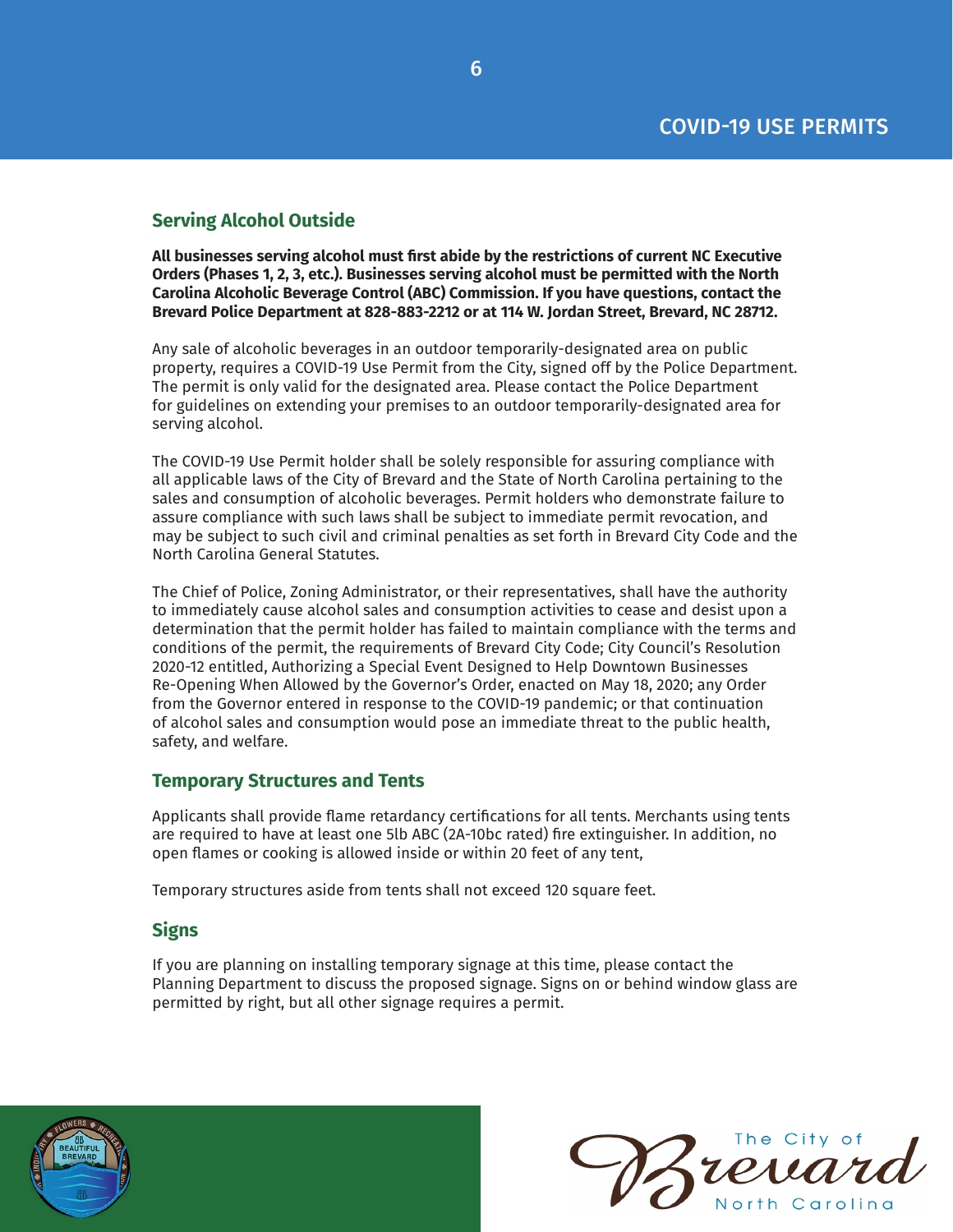### <span id="page-6-0"></span>**Closing Streets**

At the request of the Heart of Brevard, the City may close the 1 block of East Main Street and the 1 block of West Main Street, on either side and directly adjacent to Broad Street, to vehicular travel on Friday and Saturday evenings. During these closures, businesses will be allowed to expand their services into the closed public right-of-way. Heart of Brevard will submit a site plan depicting the zones for each participating business in lieu of individual COVID-19 Use Permits.

## APPLYING FOR A COVID-19 USE PERMIT

If you would like to apply for a COVID-19 Use Permit, please use pages 9 and 10 of this toolkit or contact the City of Brevard Planning Department at (828) 885-5630 or at 95 W. Main Street, Brevard, NC 28712. Please include the following items as part of the application:

- A site plan.
	- Example 1: Placement of items on a sidewalk with the dimensions of items and the pedestrian travel way clearly marked.
	- Example 2: Dimensions and placement of a tent or temporary structure on a parking lot.
- Written permission for the operation of the temporary use, structure, or special event by the owner(s) of the subject property. For proposed uses on public property, the COVID-19 Use Permit acts as the written permission.
- Proof of liability insurance for any proposed use on public property.
- Proof of Police Department approval for serving alcohol.
- Certificate of Flame Resistance for tents.

The administrator may require a reimbursable bond, depending on the proposed use. In addition to the COVID-19 Use Permit, it is recommended that applicants reach out to the following entities regarding other requirements:

- Transylvania Public Health Department: Food service
- Transylvania County Building and Inspections: Installation of temporary structures and tents
- City of Brevard Police Department: Alcoholic beverage service



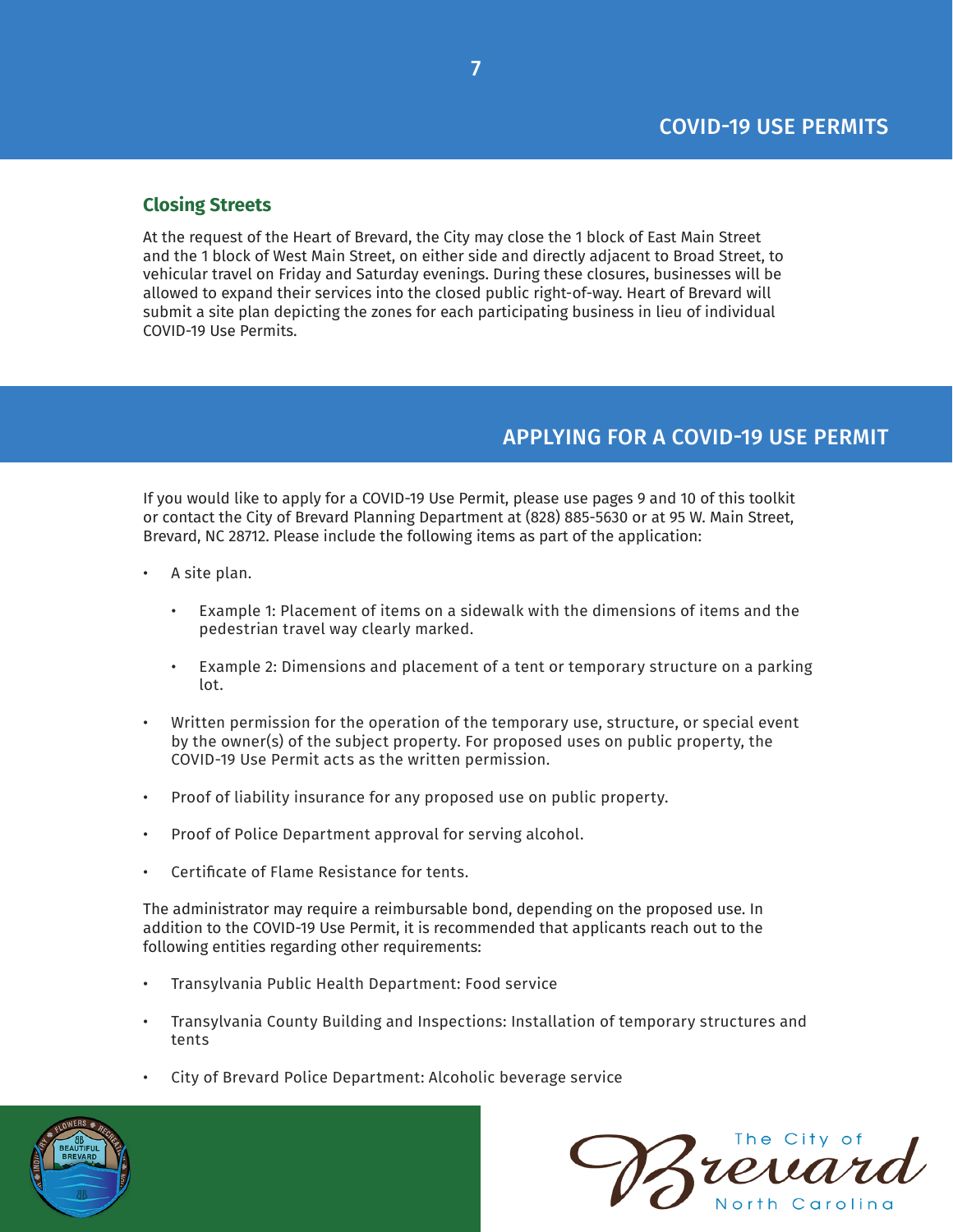## GENERAL REQUIREMENTS

<span id="page-7-0"></span>The following requirements must be met whether the use requires a permit or is allowed by right.

- All uses or activities in response to restrictions as part of the State of Emergency shall clearly be of a temporary nature.
- Whether or not a proposed use requires a permit from the Planning Department, the business owner shall satisfy all other requirements of the Director of Public Health, the Building Inspector, the ABC Commission, Chief of Police, and Fire Marshal.
- The use shall not create hazards or have adverse impacts related to parking, drainage, fire protection, nor shall it obstruct pedestrian or vehicular travel.
- Merchants are responsible for picking up, removing, and disposing of all trash or refuse.
- Creating sound or noise through voice, instruments, or electronic devices and sound systems in an effort to attract attention to the business is not permitted. Busking is prohibited in Brevard. Musicians and musical events may be allowed with a COVID-19 Use Permit.
- The temporary use shall not occur within 10 feet of any driveway, any city alley open to vehicular traffic, any crosswalk at an intersection, or any fire hydrant.
- The Chief of the City Fire Department shall be the determining authority as to the identification of an obstruction to a fire hydrant, and shall have full authority to remove or cause to be removed any obstacle which he deems an obstruction to a fire hydrant.
- If it becomes necessary for the regulation of traffic or the safety or convenience of pedestrians, any law enforcement officer of the City may direct merchants to move to another location.



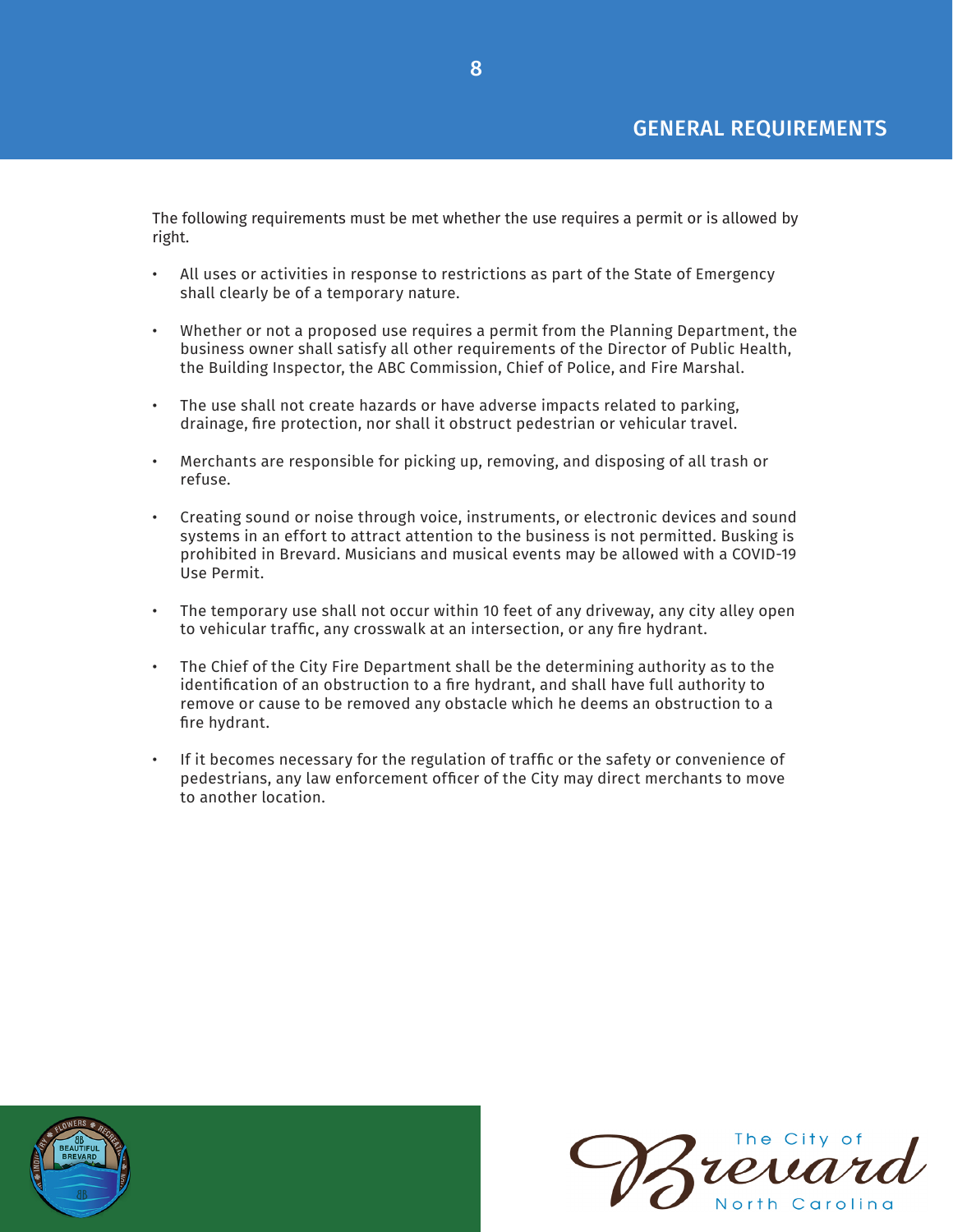<span id="page-8-0"></span>

#### **COVID‐19 USE PERMIT APPLICATION**

#### **Contact Information (To be completed by Applicant)**

From: <u>To:</u>

| Applicant/Agent Name:                                                                      | Property Owner:                                          |  |
|--------------------------------------------------------------------------------------------|----------------------------------------------------------|--|
| <b>Mailing Address:</b>                                                                    | <b>Mailing Address:</b>                                  |  |
| City:<br>Zip:<br>State:                                                                    | City:<br>State:<br>Zip:                                  |  |
| Phone:                                                                                     | Phone:                                                   |  |
| Email:                                                                                     | Email:                                                   |  |
| <b>Property/Type Purpose of Temporary Use:</b>                                             |                                                          |  |
| <b>Property Location/Address:</b>                                                          | Property PIN (Tax id #):                                 |  |
| Outdoor use of Alcohol – Y/N (Applicant is required<br>to provide a copy of ALE approval). | Tents – Certificate of Flame Resistance Attached:<br>Y/N |  |
| Dates Requested:                                                                           |                                                          |  |

PROVIDE A DETAILED DESCRIPTION OF ALL REQUEST(S) AND GRAPHICALLY DEPICT ON ATTACHED SITE PLAN IN DETAIL THE PROPOSED LAYOUT (Attach additional page(s) if necessary):

Use of Public Property – Y/N (Applicant is required to provide proof of liability insurance)

ATTACH SITE PLAN: Applicant shall provide a site plan, accurately and neatly drawn to scale showing the layout of the site, including any parking space and/ or sidewalk closures or proposed uses, and any and all proposed pedestrian/vehicular traffic access and route changes must be clearly designated on the site plan. The outside dimensions of any proposed tent, trailer or food truck and its distance from the front, rear, side boundaries of the lot shall be shown. Food truck vendors must show distance from any building(s) and must comply with UDO Chapter 3.23.10

I affirm and certify that I understand and will comply with all regulations and requirements of the City of Brevard, NC Department of Health and Human Services, Orders in effect by NC Governor Roy Cooper and CDC Guidelines in effect during the COVID-19 pandemic. I further certify that the above statements and the statements and showings made in any paper or plans submitted herewith are true to the best of my knowledge and belief. Further, I understand that the application and attachments become a part of the Official Records of the City of Brevard Planning Department, are not returnable and are subject to NC Public Records Law. I also recognize that if one or more deficiencies exist in this application, I will be notified of the deficient items, and the department shall take no further action on the application until the required information is submitted. I understand that misrepresentation of information contained within this application may be cause to void any development approvals associated with this application. I grant permission to the Zoning Administrator, and designees thereof, to enter upon the property represented herein for the purposes of administering this application. If the Applicant is other than the property owner, proof of owner's consent is required. Owner's signature proves consent. The applicant will be the liaison with the City and will be the party to receive official notice. Notice communicated to the applicant will be deemed communicated to the owner. By signing this application, the applicant is consenting to the designation for these purposes. Applicant/Agent Signature:

| $\mu$ applicant, agent organism c. | Ducc. |
|------------------------------------|-------|
| <b>Property Owner Signature:</b>   | Date: |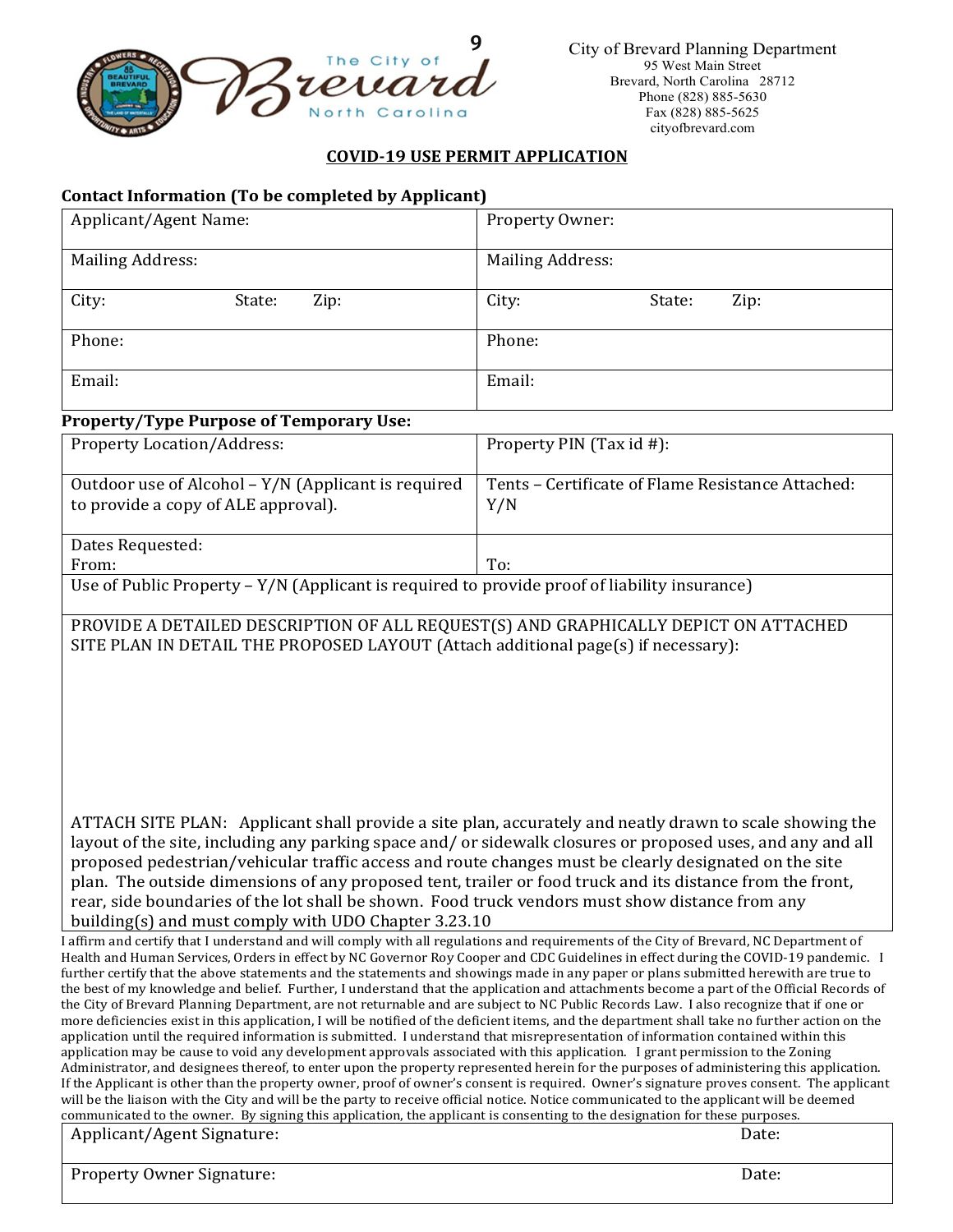| For Internal Office Use Only:                                                                                                                                                                                                                                                                                                                                                                                                                                                                                                                                      | 10                                                                               |
|--------------------------------------------------------------------------------------------------------------------------------------------------------------------------------------------------------------------------------------------------------------------------------------------------------------------------------------------------------------------------------------------------------------------------------------------------------------------------------------------------------------------------------------------------------------------|----------------------------------------------------------------------------------|
|                                                                                                                                                                                                                                                                                                                                                                                                                                                                                                                                                                    |                                                                                  |
| <b>Bond Requirement - Y/N</b><br>Amount:                                                                                                                                                                                                                                                                                                                                                                                                                                                                                                                           |                                                                                  |
| The Planning Director or other approving authority may require a reimbursable bond. The purpose of the<br>bond is to provide an instant surety in the event there is damage (whether accidental or intentional) to any<br>City Property; or to address any condition that manifests, due to an overt act or an act of omission by any<br>permitted participant of the COVID-19 Use that requires additional City personnel to remedy that condition.<br>Bond deposited in the amount of \$____________ as specified by the Planning Director, has been received by |                                                                                  |
| Cash _____ or Check ______                                                                                                                                                                                                                                                                                                                                                                                                                                                                                                                                         |                                                                                  |
|                                                                                                                                                                                                                                                                                                                                                                                                                                                                                                                                                                    |                                                                                  |
| Bond invoked by City [attached written finding as to circumstances]                                                                                                                                                                                                                                                                                                                                                                                                                                                                                                |                                                                                  |
|                                                                                                                                                                                                                                                                                                                                                                                                                                                                                                                                                                    |                                                                                  |
| REVIEWED and RECOMMENDED for: APPROVAL: _____                                                                                                                                                                                                                                                                                                                                                                                                                                                                                                                      | DISAPPROVAL:                                                                     |
|                                                                                                                                                                                                                                                                                                                                                                                                                                                                                                                                                                    |                                                                                  |
|                                                                                                                                                                                                                                                                                                                                                                                                                                                                                                                                                                    |                                                                                  |
| Submit written concerns and comments below:                                                                                                                                                                                                                                                                                                                                                                                                                                                                                                                        |                                                                                  |
|                                                                                                                                                                                                                                                                                                                                                                                                                                                                                                                                                                    | ,我们也不能会在这里,我们的人们就会不能会在这里,我们也不能会不能会不能会不能会不能会不能会不能会。""我们的人们就会不能会不能会不能会不能会不能会不能会不能会 |
|                                                                                                                                                                                                                                                                                                                                                                                                                                                                                                                                                                    | Date: <u>____________________</u>                                                |